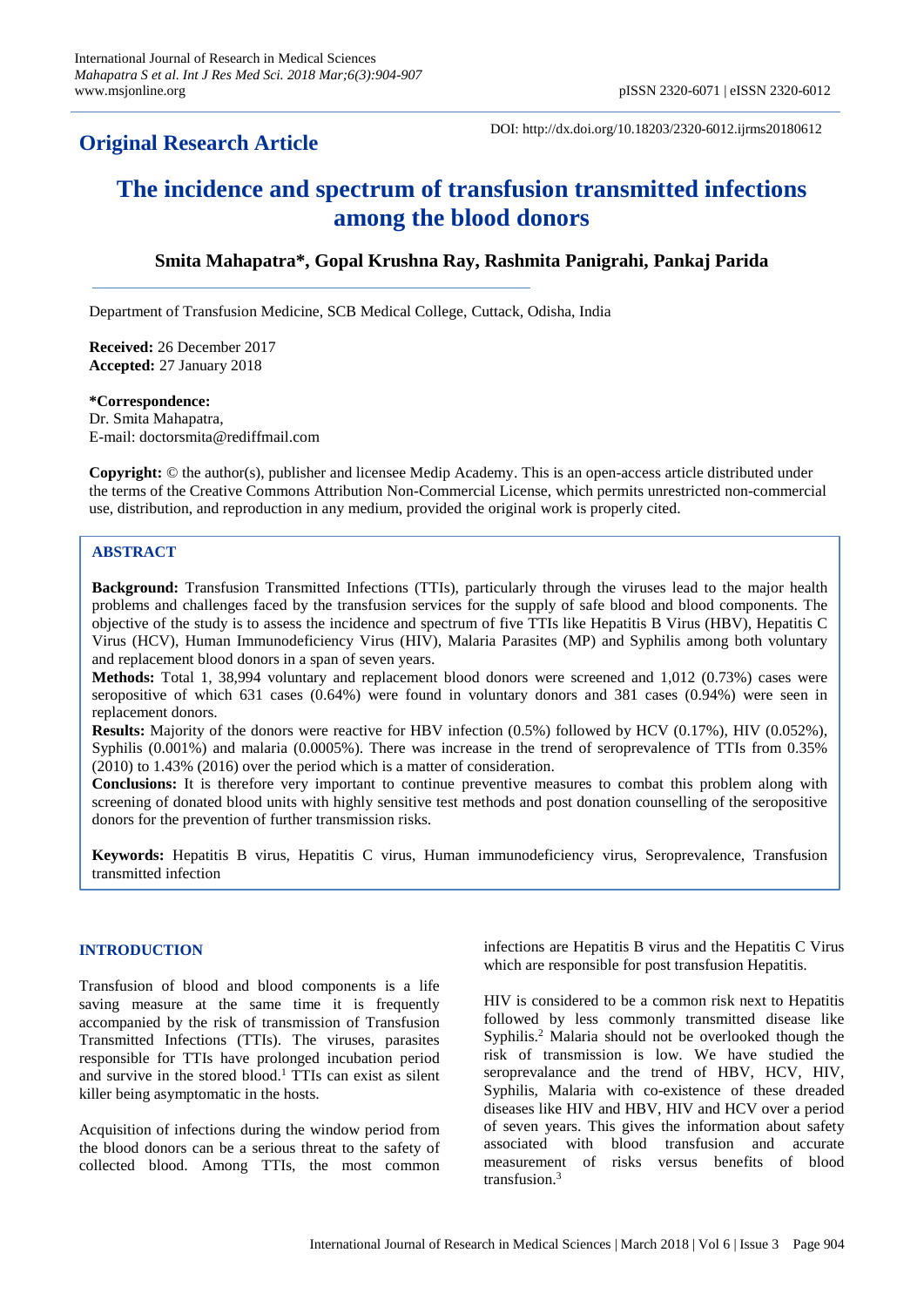#### **METHODS**

The study was conducted from January 2010 to December 2016 over 1,38,994 healthy voluntary and replacement blood donors in the Department of Transfusion Medicine in a tertiary care center, Sriram Chandra Bhanja (SCB) Medical College and Hospital, Cuttack, in the State of Odisha in India. The donors were requested to fill up the donor questionnaires, to determine whether they are eligible to donate as per the guidelines of World Health Organization (WHO), along with giving consent for the donation and screening of the donated blood and disclosure to them in case of any unfavourable findings prior to the blood collection. Blood samples of three millilitres collected in a clean and dry test tube for the TTIs screening were centrifuged for serum and then tested for HBsAg (by ERBA LISA PICO HBsAg) and anti-HCV antibody (by ERBA LISA HCV), anti-HIV 1+2 (by ERBA LISA HIV 1+2 By TRANSASIA Bio-Medicare Pvt Ltd). Rapid kit tests were performed for Syphilis (by Carbogen TULIP Diagnostic Pvt Ltd) and Malaria antigen to Plasmodium Falciparum (HRP-2, LDH My Test by Bio-footprints Health Care Pvt Ltd). Quality control of the reagents was done before hand along with the incorporation of appropriate negative control in all procedures. All the data was stored for future reference.

#### **RESULTS**

In the present study total 1,38,994 blood donors, constituting 98,485 (70.85%) number of voluntary donors and 40,509 (29.15%) number of replacement donors were screened (Figure 1).



### **Figure 1: Number of voluntary and replacement donors.**

The majority were male donors 1,31,420 (94.55%) in number, in comparison to female donors 7,574 (5.45%) in number (Figure 2). Total 1,012 (0.73%) cases were seropositive of which 631 cases (0.64%) were found in voluntary donors and 381 cases (0.94%) were seen in replacement donors (Figure 3). There was slight increase in the trend of seroprevalence of TTIs from 51 (0.35%) in 2010, 37 (0.23%) in 2011, 68 (0.40%) in 2012, 93 (0.43%) in 2013, 112 (0.52%) in 2014 and 307 (1.27%)

in 2015 to 344 (1.43%) in 2016 (Table 1). The seroprevalance of HBV, HCV, HIV, Syphilis and Malaria for this seven-year period were found to be 692(0.5%), 242(0.17%), 72(0.052%), 04 (0.001%), 02(0.0005%) respectively (Figure 4).



**Figure 2: Number of male and female donors.**



**Figure 3: Trend of seroprevalence of TTIs among voluntary and replacement donors.**



**Figure 4: Spectrum of TTI among blood donors.**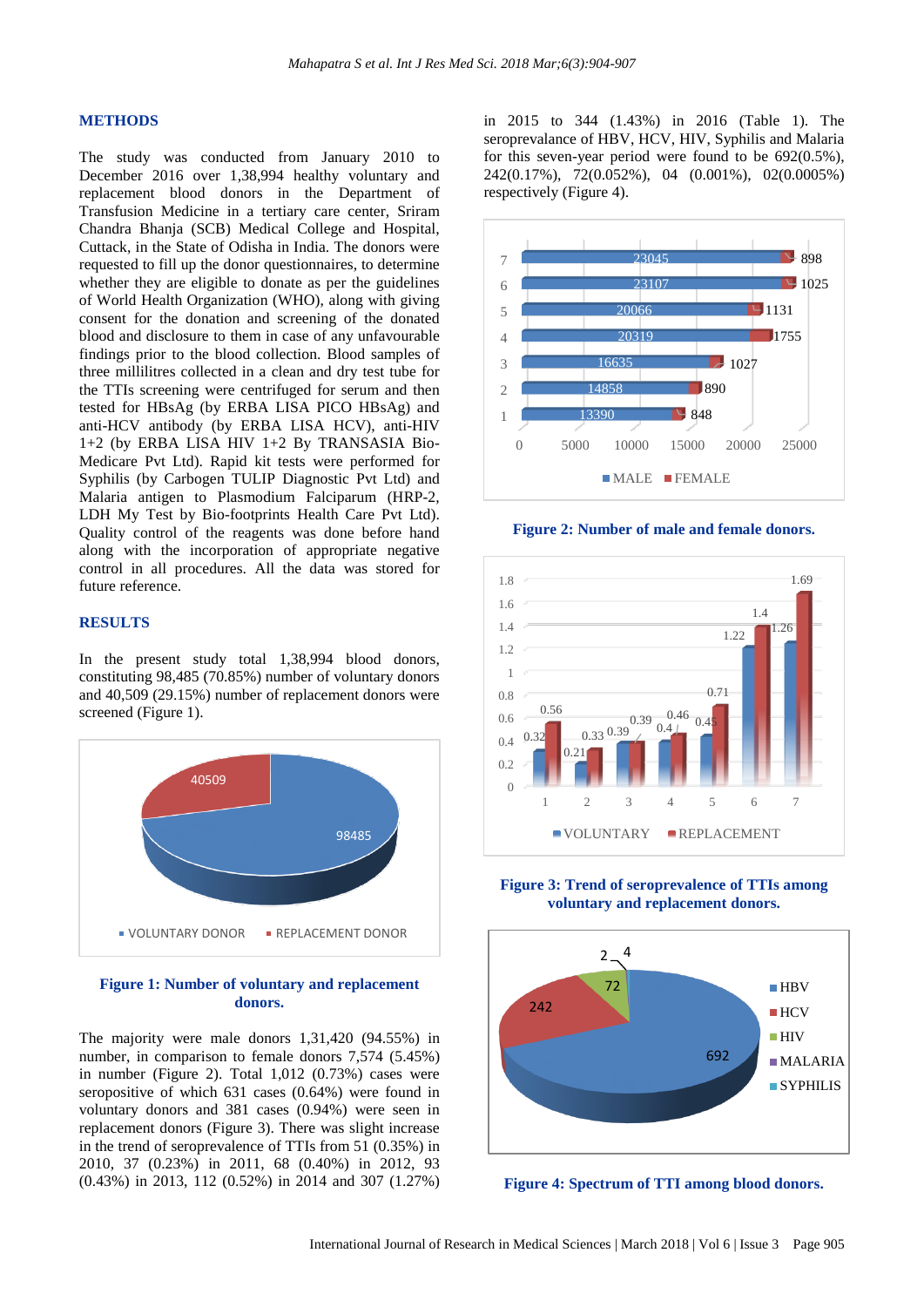| Year                               | <b>HBV</b><br><b>Male Female</b> |                  | <b>HCV</b><br><b>Male Female</b> |                  | <b>HIV</b><br><b>Male Female</b> |                  | malaria<br><b>Male Female</b> |                  | syphilis<br><b>Male Female</b> |                  | Total       |
|------------------------------------|----------------------------------|------------------|----------------------------------|------------------|----------------------------------|------------------|-------------------------------|------------------|--------------------------------|------------------|-------------|
| 2010<br>V<br>$\mathbf R$           | 23                               | 7                | 5                                | $\overline{2}$   | $\mathbf{1}$                     | $\overline{0}$   | $\overline{0}$                | $\overline{0}$   | $\boldsymbol{0}$               | $\overline{0}$   | 51 (0.35%)  |
|                                    | 7                                | $\overline{4}$   | 2                                | $\mathbf{0}$     | $\boldsymbol{0}$                 | $\boldsymbol{0}$ | $\overline{0}$                | $\mathbf{0}$     | $\boldsymbol{0}$               | $\boldsymbol{0}$ |             |
| 2011<br>V<br>$\mathbf R$           | 17                               | $\overline{4}$   | 3                                | 2                | $\mathbf{1}$                     | $\overline{0}$   | $\overline{0}$                | $\overline{0}$   | $\overline{0}$                 | $\overline{0}$   | 37 (0.23%)  |
|                                    | 7                                | $\overline{2}$   | 1                                | $\Omega$         | $\overline{0}$                   | $\overline{0}$   | $\overline{0}$                | $\Omega$         | $\overline{0}$                 | $\boldsymbol{0}$ |             |
| 2012<br>V<br>$\mathbf R$           | 49                               | $\overline{0}$   | $\mathbf{1}$                     | $\mathbf{0}$     | $\mathbf{1}$                     | $\boldsymbol{0}$ | $\overline{0}$                | $\mathbf{0}$     | $\boldsymbol{0}$               | $\boldsymbol{0}$ | 68 (0.38%)  |
|                                    | 17                               | $\mathbf{0}$     | $\mathbf{0}$                     | $\mathbf{0}$     | $\mathbf{0}$                     | $\boldsymbol{0}$ | $\overline{0}$                | $\mathbf{0}$     | $\overline{0}$                 | $\boldsymbol{0}$ |             |
| 2013<br>$\mathbf V$<br>$\mathbf R$ | 58                               | 1                | $\boldsymbol{0}$                 | $\mathbf{0}$     | 3                                | $\boldsymbol{0}$ | $\overline{0}$                | $\mathbf{0}$     | $\boldsymbol{0}$               | $\boldsymbol{0}$ | 93 (0.42%)  |
|                                    | 28                               | $\boldsymbol{0}$ | $\boldsymbol{0}$                 | $\mathbf{0}$     | 3                                | $\overline{0}$   | $\overline{0}$                | $\mathbf{0}$     | $\overline{0}$                 | $\mathbf{0}$     |             |
| 2014<br>V<br>$\mathbf R$           | 50                               | $\Omega$         | 12                               | $\Omega$         | 3                                | $\overline{0}$   | $\Omega$                      | $\mathbf{0}$     | 3                              | $\overline{0}$   | 112 (0.53%) |
|                                    | 34                               | $\mathbf{0}$     | 8                                | $\boldsymbol{0}$ | $\overline{c}$                   | $\boldsymbol{0}$ | $\overline{0}$                | $\boldsymbol{0}$ | 0                              | $\boldsymbol{0}$ |             |
| 2015<br>$\mathbf V$<br>$\mathbf R$ | 116                              | $\Omega$         | 74                               | $\Omega$         | 15                               | $\overline{0}$   | $\mathbf{1}$                  | $\Omega$         | $\overline{0}$                 | $\overline{0}$   | 307 (1.27%) |
|                                    | 55                               | 1                | 33                               | $\mathbf{0}$     | 9                                | 1                | 1                             | $\mathbf{0}$     | 1                              | $\boldsymbol{0}$ |             |
| 2016                               | 115                              | 3                | 48                               | $\mathbf{0}$     | 13                               | $\overline{0}$   | $\overline{0}$                | $\overline{0}$   | $\overline{0}$                 | $\overline{0}$   | 344 (1.43%) |
| V                                  | 94                               | $\overline{0}$   | 51                               | $\theta$         | 20                               | 0                | $\overline{0}$                | $\mathbf{0}$     | 0                              | $\boldsymbol{0}$ |             |
| $\mathbf R$                        | 670                              | 22               | 238                              | $\overline{4}$   | 71                               | 1                | $\overline{2}$                | $\mathbf{0}$     | $\overline{4}$                 | $\overline{0}$   | 1012        |

**Table 1: Prevalence of TTIs among male and female donors in seven years.**

#### **DISCUSSION**

Blood transfusion being a life-saving procedure should be practiced with proper donor screening and testing practices for the supply of safe blood for transfusion free from TTIs.<sup>4</sup> In the present study, the male donors (94.55%) outnumbered the female donors (5.45%). Indian females are subjected to more number of deferral at the time of blood collection due to various reasons like malnutrition, underweight, anaemia leading to reduced number of female blood donors. Hepatitis B virus and C virus have acquired worldwide importance as these are the commonest TTIs which are highly infectious and are the commonest cause of chronic liver diseases.<sup>1</sup> In the present study higher prevalence of HBV (0.5%) and HCV (0.17%) were seen among the blood donors. Viral Infections by HBV and HCV cause serious mortality and morbidity.<sup>5</sup> A dual infection of HIV and HBV was seen in a donor in the present study whereas more number of dual infections were found in few previous studies.<sup>4,6</sup> Prevalence of HBV varies from 1.86% to 4% in various Indian studies whereas we found the seroprevalence of 0.5% of HBV in our study may be due to proper predonation screening and counseling.7-9

WHO has estimated that more than two billion people in the world have been infected with HBV and about 257 million people are living with HBV infection (surface antigen positive) with majority in developing countries of Asia and Africa.<sup>10</sup> About 3.9 million of people are affected by HCV with increased risk of liver cirrhosis. Prevalence of HBV reactive donors differ in various countries. It is as low as 0.1 % to 0.5%, in United States and Western Europe whereas ranging from 5 to 20% in far Eastern and some tropical countries. There is variation in the seroprevalence of HCV being lowest in United States (0.1%) and highest in Egypt (24.8%). <sup>6</sup> Various Indian studies indicate seroprevelance ranging from  $0.4\% - 1.09\%$ .<sup>7,11,12</sup> Whereas in our study, we found the prevalence of HCV to be 0.17%. There is gradual increase in trend of prevalence of TTIs from 0.35% (2010) to 1.43% (2016). The reason may be due to overall increase in number of blood donors and use of third generation ELISA kit for screening of HIV, HCV and HBV testing instead of second generation kits used previously. There were more seropositive cases in replacement donors (0.94%) in comparison to voluntary donors  $(0.64\%)$  similar to few other studies.<sup>13</sup>

This observation is consistent with the WHO viewpoint that remunerated blood donors and familial replacement donors are more likely to transmit transfusiontransmissible infections, compared to voluntary donors.

This encourages one to be focussed on promoting more voluntary blood donation camps which will decrease the incidences of seroprevalence and enhance the transfusion of safe blood and blood products. Despite various studies suggesting increase in the hepatitis infection not many steps have been taken for its prevention. The emphasis should be lead on the increase the knowledge and to change the attitude of the people.